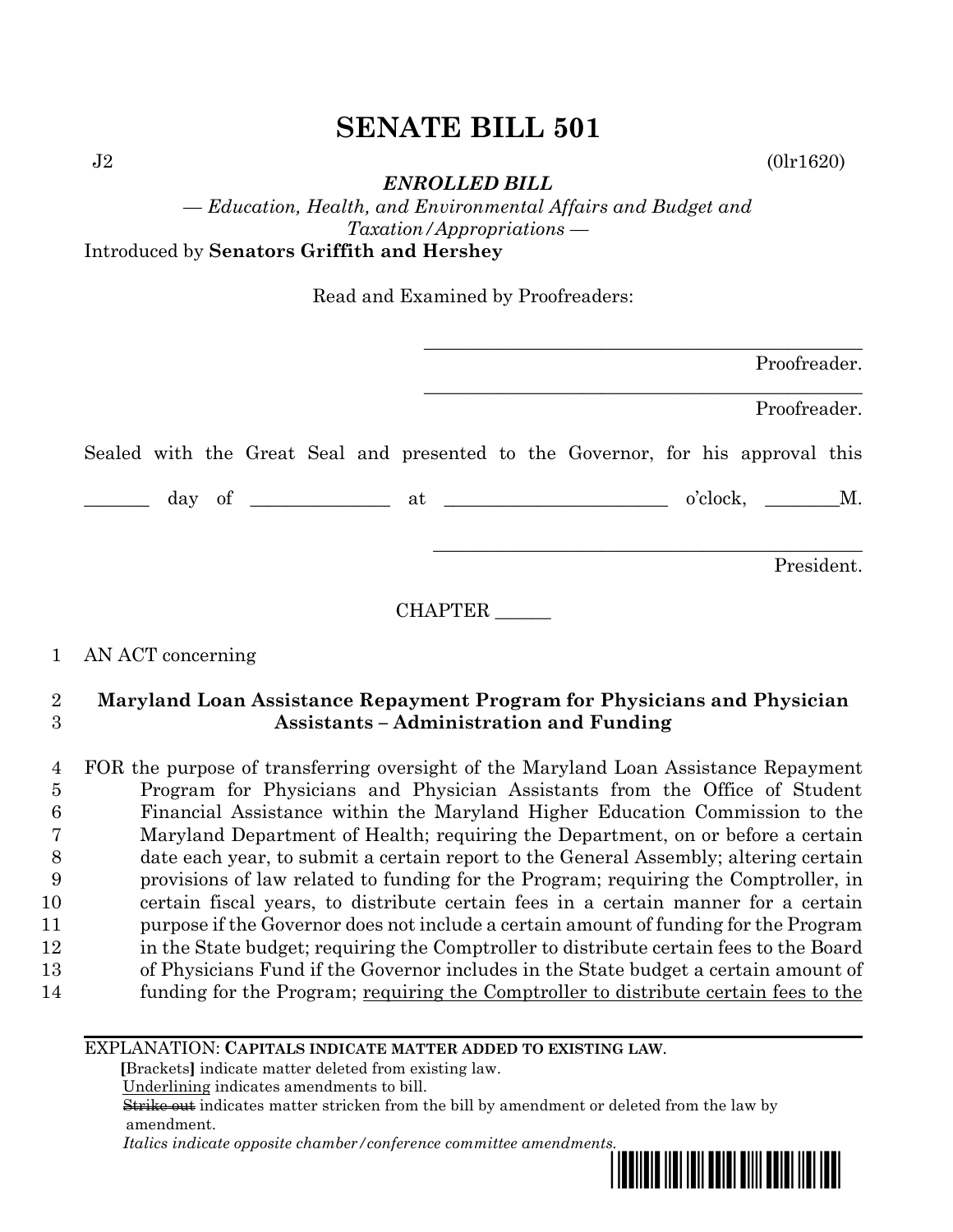1 Board of Physicians Fund under certain circumstances; requiring the Department to convene a certain workgroup; providing for the composition of the workgroup; requiring the workgroup to consult with the Department of Legislative Services when developing certain recommendations; providing for the duties of the workgroup; requiring the workgroup to submit  $\theta$  certain reports to the 6 General Assembly on or before  $\triangle$  certain date dates; altering the definition of a certain term; making conforming changes; repealing certain obsolete provisions of law; and generally relating to the Maryland Loan Assistance Repayment Program for Physicians and Physician Assistants.

- BY transferring
- Article Education
- Section 18–2801 through 18–2806, respectively, and the subtitle "Subtitle 28. Maryland Loan Assistance Repayment Program for Physicians and Physician Assistants"
- Annotated Code of Maryland
- (2018 Replacement Volume and 2019 Supplement)

to be

- Article Health General
- Section 24–1701 through 24–1706, respectively, and the subtitle "Subtitle 17. Maryland Loan Assistance Repayment Program for Physicians and Physician Assistants"
- Annotated Code of Maryland
- (2019 Replacement Volume)
- BY repealing and reenacting, with amendments,
- Article Health General
- Section 24–1701, 24–1702(b)(1) 24–1702(b), 24–1704, 24–1705, and 24–1706
- Annotated Code of Maryland
- (2019 Replacement Volume)
- (As enacted by Section 1 of this Act)
- BY adding to
- Article Health General
- Section 24–1707
- Annotated Code of Maryland
- (2019 Replacement Volume)
- BY repealing and reenacting, with amendments,
- Article Health Occupations
- Section 14–207 and 15–206(c)
- Annotated Code of Maryland
- (2014 Replacement Volume and 2019 Supplement)
- 

#### Preamble

WHEREAS, One in five citizens in Maryland live in rural or medically underserved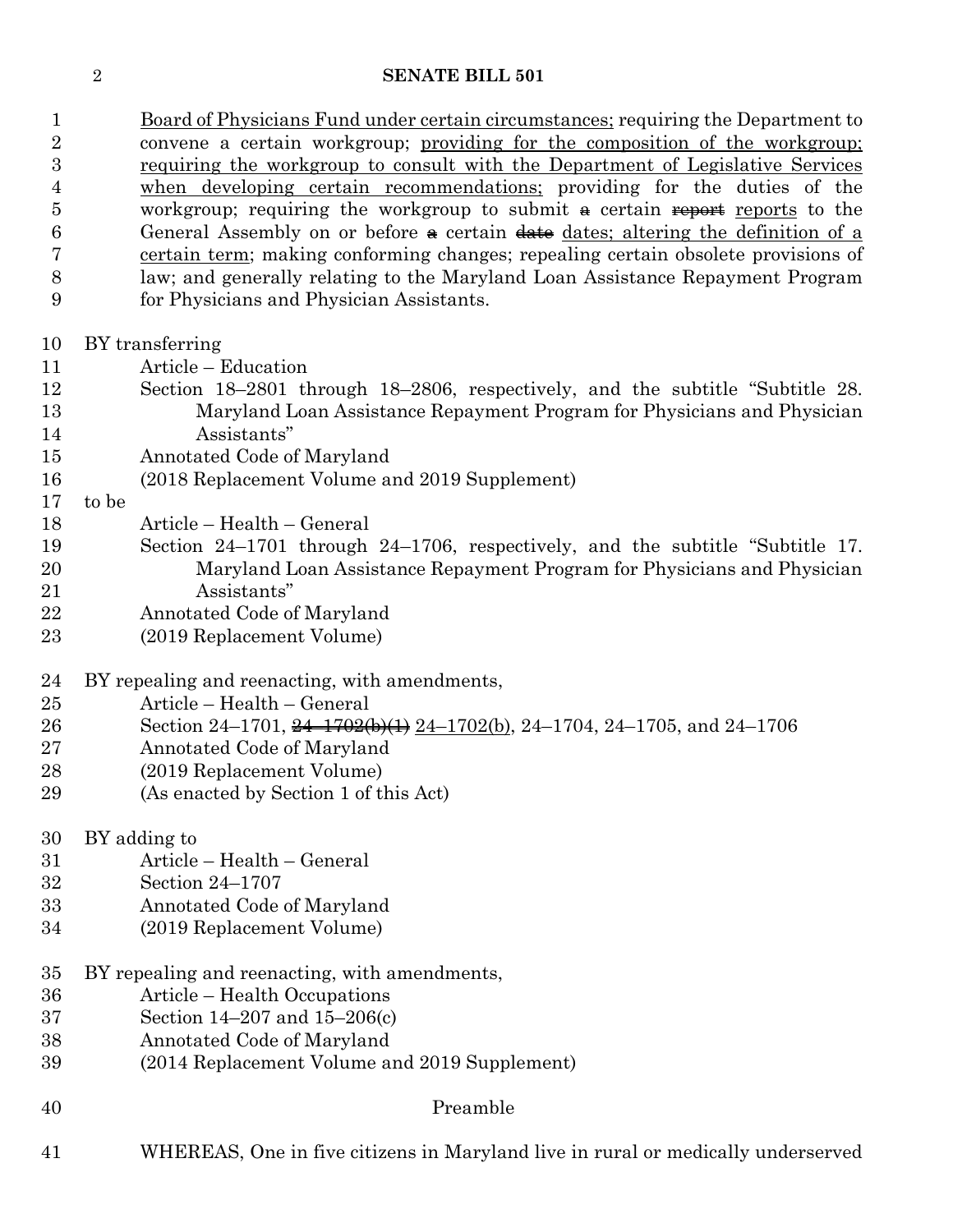communities and face challenges in accessing health care services because only 10% of physicians choose to work in rural or medically underserved communities; and

 WHEREAS, A report prepared on behalf of the Association of American Medical Colleges projects a total physician shortfall of between 40,800 and 104,900 physicians by 2030; and

 WHEREAS, The 2017 Report of the Workgroup on Rural Health Delivery to the Maryland Health Care Commission focused on expanding the health care workforce as one of its priorities, recommending tax credits, loan or grant opportunities to incentivize physicians, medical students, and residents, and streamlining and expanding the Loan Assistance Repayment Program (LARP) by centralizing oversight of the program; and

 WHEREAS, Emerging evidence demonstrates that scholarship and loan repayment programs are effective in achieving long–term retention of participants in the communities they serve; and

 WHEREAS, Based on a retention study conducted by the Maryland Department of Health's Office of Workforce Development in 2017, 83% of health care providers agreed to stay in Maryland or at their current practice site after their obligation under LARP was completed; and

 WHEREAS, The funding stream for LARP has been reduced over the last 5 years at a time when over 350 health care providers have applied for funding and over 100 have been denied in fiscal years 2019 and 2020 due to lack of funding, decreasing the availability of specialty providers in medically underserved areas throughout Maryland; now, therefore,

 SECTION 1. BE IT ENACTED BY THE GENERAL ASSEMBLY OF MARYLAND, That Section(s) 18–2801 through 18–2806, respectively, and the subtitle "Subtitle 28. Maryland Loan Assistance Repayment Program for Physicians and Physician Assistants" of Article – Education of the Annotated Code of Maryland be transferred to be Section(s) 24–1701 through 24–1706, respectively, and the subtitle "Subtitle 17. Maryland Loan Assistance Repayment Program for Physicians and Physician Assistants" of Article – Health – General of the Annotated Code of Maryland.

 SECTION 2. AND BE IT FURTHER ENACTED, That the Laws of Maryland read as follows:

**Article – Health – General** 

- 24–1701.
- (a) In this subtitle the following words have the meanings indicated.
- (b) **[**"Department" means the Maryland Department of Health.
- (c)**]** "Education loan" means any loan that is obtained for tuition, educational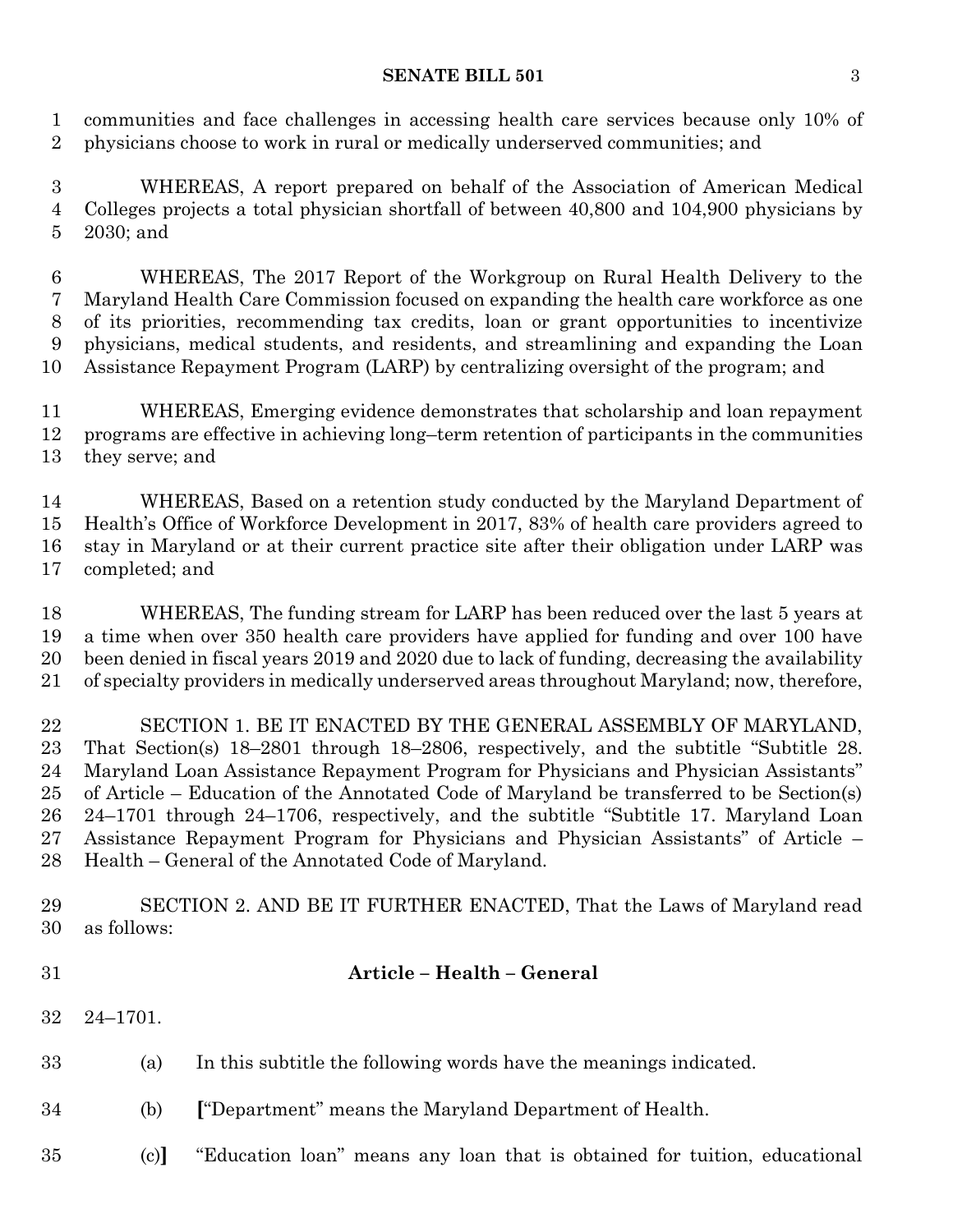expenses, or living expenses for undergraduate or graduate study leading to practice as a physician or physician assistant.

 **[**(d)**] (C)** "Fund" means the Maryland Loan Assistance Repayment Program Fund.

| $\overline{5}$ | $[$ (e) $]$ (D) | "Primary care" includes:                                                                                   |
|----------------|-----------------|------------------------------------------------------------------------------------------------------------|
| 6              | (1)             | Primary care;                                                                                              |
| 7              | (2)             | Family medicine;                                                                                           |
| 8              | (3)             | Internal medicine;                                                                                         |
| 9              | (4)             | Obstetrics;                                                                                                |
| 10             | (5)             | Pediatrics;                                                                                                |
| 11             | (6)             | Geriatrics;                                                                                                |
| 12             | (7)             | Emergency medicine;                                                                                        |
| 13             | (8)             | Women's health; and                                                                                        |
| 14             | (9)             | Psychiatry; AND                                                                                            |
| 15             | (10)            | PREVENTATIVE MEDICINE.                                                                                     |
| 16<br>17       | [(f)](E)        | "Program" means the Maryland Loan Assistance Repayment Program<br>for Physicians and Physician Assistants. |
| 18             | $24 - 1702.$    |                                                                                                            |
| 19             | (b)             | The Fund consists of:                                                                                      |
| 20             | (1)             | Revenue generated through an increase as annuared by the Health                                            |

20 (1) Revenue generated through an increase, as approved by the Health Services Cost Review Commission, to the rate structure of all hospitals in accordance with § 19–211 of **[**the Health – General Article**] THIS ARTICLE A PERMANENT FUNDING STRUCTURE RECOMMENDED TO THE GENERAL ASSEMBLY BY A STAKEHOLDER WORKGROUP CONVENED BY THE DEPARTMENT**; and

- (2) Any other money from any other source accepted for the benefit of the Fund.
- 24–1704.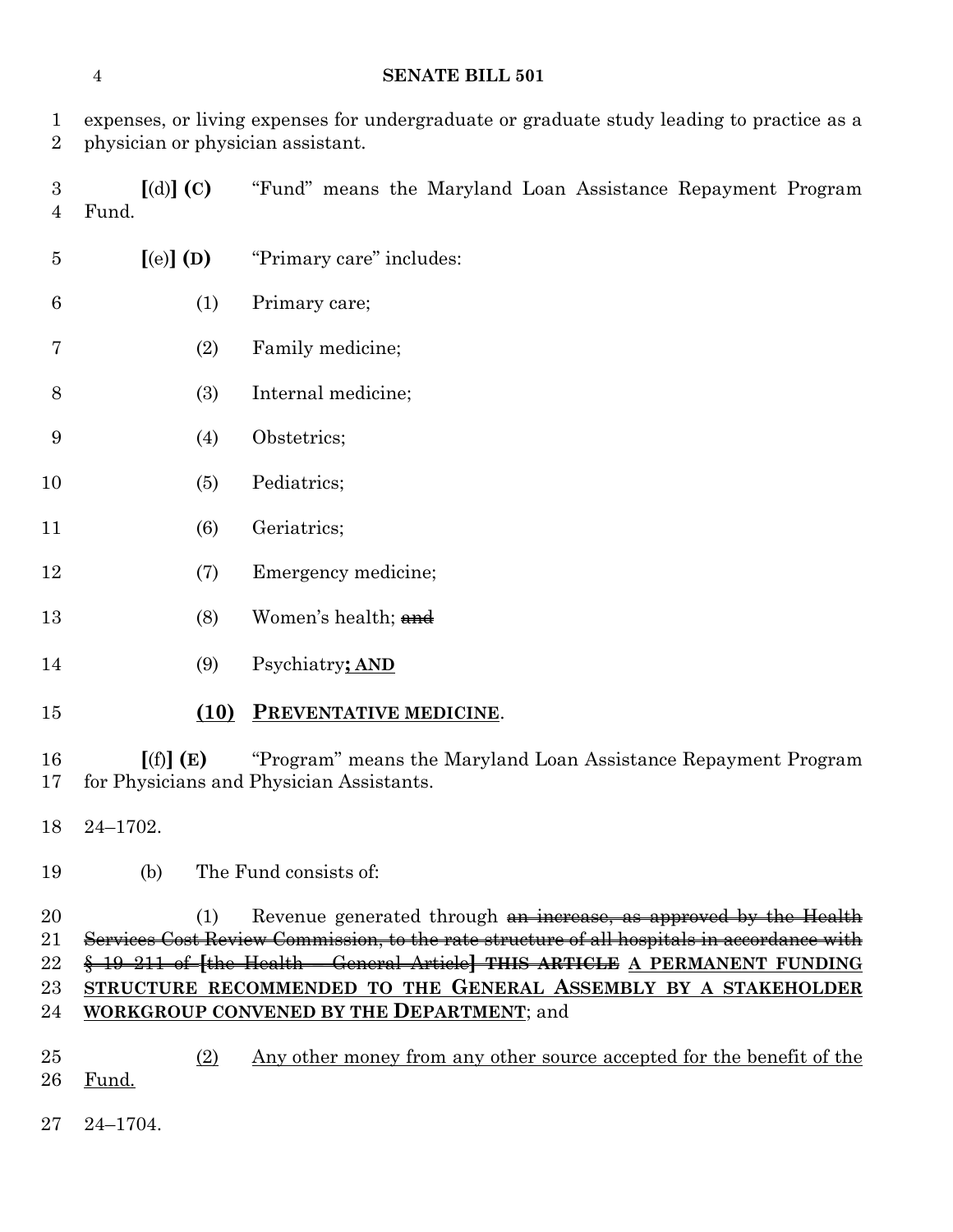(a) (1) In this section, "eligible field of employment" means employment by an organization, institution, association, society, or corporation that is exempt from taxation under § 501(c)(3) or (4) of the Internal Revenue Code of 1986.

 (2) "Eligible field of employment" includes employment by the State or any local government in the State.

 (b) The **[**Office**] DEPARTMENT** shall assist in the repayment with the funds transferred to the **[**Office**] DEPARTMENT** by the Comptroller under § **[**14–207(d)(2)**] 14–207(D)** of the Health Occupations Article of the amount of education loans owed by a physician or physician assistant who:

 (1) (i) Practices primary care in an eligible field of employment in a geographic area of the State that has been federally designated; or

 (ii) Is a medical resident specializing in primary care who agrees to practice for at least 2 years as a primary care physician in an eligible field of employment in a geographic area of the State that has been federally designated; and

 (2) Meets any other requirements established by the **[**Office, in consultation with the**]** Department.

 (c) Any unspent portions of the money that is transferred to the **[**Office**] DEPARTMENT** for use under this subtitle from the Board of Physicians Fund may not be transferred to or revert to the General Fund of the State, but shall remain in the Fund maintained by the **[**Office**] DEPARTMENT** to administer the Program.

24–1705.

 (a) In addition to the assistance provided under § **[**18–2804**] 24–1704** of this subtitle, the **[**Office**] DEPARTMENT** may, subject to the availability of money in the Fund, assist in the repayment of an education loan owed by a physician or physician assistant who:

 (1) Practices a medical specialty that has been identified by the Department as being in shortage in the geographic area of the State where the physician or physician assistant practices that specialty; and

 (2) Commits to practicing in the area for a period of time determined by the **[**Office**] DEPARTMENT**.

 (b) The **[**Office**] DEPARTMENT** shall prioritize funding for the repayment of education loans through the Program in the following order:

 (1) Physicians and physician assistants that meet the requirements under § **[**18–2804(b)**] 24–1704(B)** of this subtitle;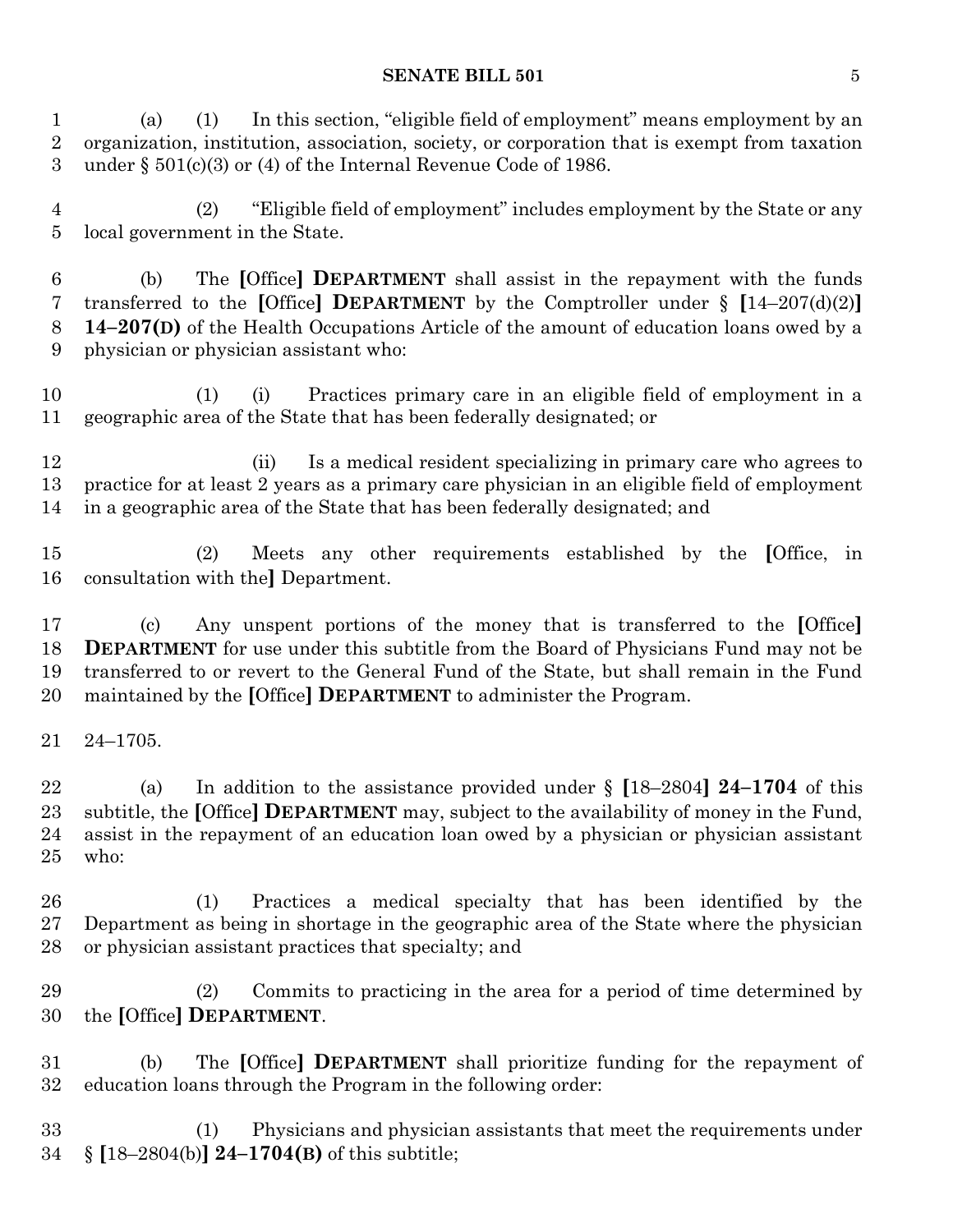(2) Physicians and physician assistants practicing primary care in a geographic area where the Department has identified a shortage of primary care physicians or physician assistants; and

 (3) Physicians and physician assistants practicing a medical specialty other than primary care in a geographic area where the Department has identified a shortage of that specialty.

24–1706.

 The **[**Office, in collaboration with the**]** Department**[**,**]** shall adopt regulations to implement the provisions of this subtitle, including:

 (1) Establishing the maximum number of participants in the Program each year in each priority area described under § **[**18–2805**] 24–1705** of this subtitle; and

 (2) Establishing the minimum and maximum amount of loan repayment assistance awarded under this subtitle in each priority area described under § **[**18–2805**] 24–1705** of this subtitle.

### **24–1707.**

 **ON OR BEFORE OCTOBER 1, 2021, AND EACH OCTOBER 1 THEREAFTER, THE DEPARTMENT SHALL REPORT TO THE GENERAL ASSEMBLY, IN ACCORDANCE WITH § 2–1257 OF THE STATE GOVERNMENT ARTICLE, ON:**

 **(1) THE ELIGIBLE PHYSICIANS, PHYSICIAN ASSISTANTS, AND MEDICAL RESIDENTS WHO APPLIED FOR THE PROGRAM, INCLUDING INFORMATION ON:**

 **(I) THE SPECIALTY OF THE PHYSICIAN, PHYSICIAN ASSISTANT, OR MEDICAL RESIDENT;**

 **(II) THE TYPE AND LOCATION OF THE SITE IN WHICH THE PHYSICIAN, PHYSICIAN ASSISTANT, OR MEDICAL RESIDENT PROVIDED SERVICES; AND** 

 **(III) THE GEOGRAPHIC AREA SERVED BY THE PHYSICIAN, PHYSICIAN ASSISTANT, OR MEDICAL RESIDENT; AND**

 **(2) THE PHYSICIANS, PHYSICIAN ASSISTANTS, AND MEDICAL RESIDENTS WHO PARTICIPATED IN THE PROGRAM, INCLUDING INFORMATION ON:**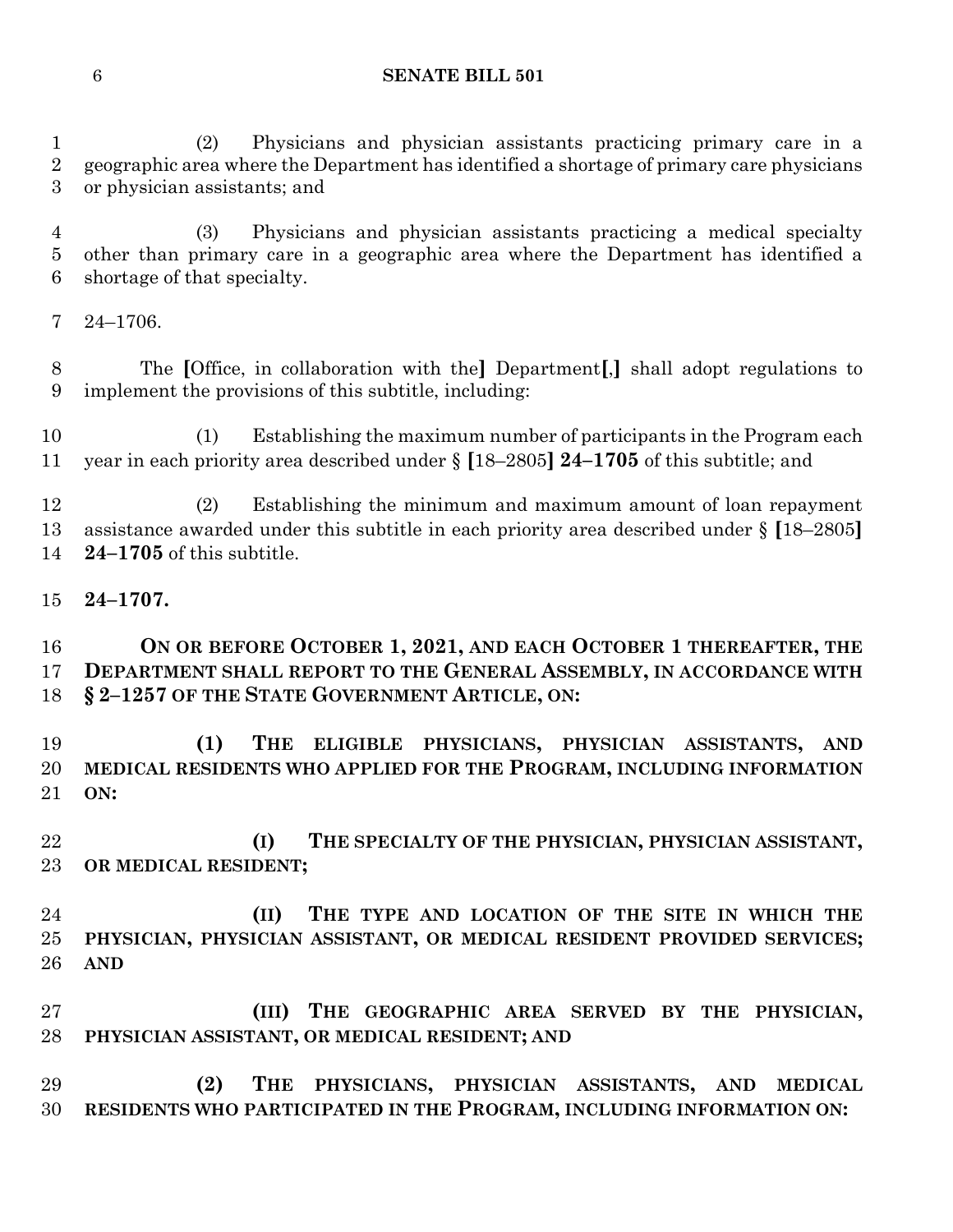| 1<br>$\overline{2}$                    | (I)<br>PARTICIPANT;                                         | THE<br>AMOUNT OF ASSISTANCE PROVIDED<br><b>TO</b><br><b>EACH</b>                                                                                                                                                                                                                                                                                                                                                                                                                                                                                                                                              |
|----------------------------------------|-------------------------------------------------------------|---------------------------------------------------------------------------------------------------------------------------------------------------------------------------------------------------------------------------------------------------------------------------------------------------------------------------------------------------------------------------------------------------------------------------------------------------------------------------------------------------------------------------------------------------------------------------------------------------------------|
| 3                                      | (II)                                                        | THE SPECIALTY OF THE PARTICIPANT;                                                                                                                                                                                                                                                                                                                                                                                                                                                                                                                                                                             |
| $\overline{4}$<br>$\overline{5}$       | (III)<br>PARTICIPANT PROVIDED SERVICES; AND                 | THE TYPE AND LOCATION OF THE SITE IN WHICH THE                                                                                                                                                                                                                                                                                                                                                                                                                                                                                                                                                                |
| $6\phantom{.}6$                        | (IV)                                                        | THE GEOGRAPHIC AREA SERVED BY THE PARTICIPANT.                                                                                                                                                                                                                                                                                                                                                                                                                                                                                                                                                                |
| $\overline{7}$                         |                                                             | <b>Article - Health Occupations</b>                                                                                                                                                                                                                                                                                                                                                                                                                                                                                                                                                                           |
| 8                                      | $14 - 207$ .                                                |                                                                                                                                                                                                                                                                                                                                                                                                                                                                                                                                                                                                               |
| 9                                      | (a)                                                         | There is a Board of Physicians Fund.                                                                                                                                                                                                                                                                                                                                                                                                                                                                                                                                                                          |
| 10<br>11                               | (b)<br>(1)<br>licenses and its other services.              | The Board may set reasonable fees for the issuance and renewal of                                                                                                                                                                                                                                                                                                                                                                                                                                                                                                                                             |
| 12<br>13<br>14                         | (2)<br>physicians under $\S 14-401.1(g)$ of this title.     | The fees charged shall be set so as to approximate the cost of<br>maintaining the Board, including the cost of providing a rehabilitation program for                                                                                                                                                                                                                                                                                                                                                                                                                                                         |
| 15<br>16                               | (3)<br>shall be generated by fees set under this section.   | Funds to cover the compensation and expenses of the Board members                                                                                                                                                                                                                                                                                                                                                                                                                                                                                                                                             |
| 17<br>18                               | $\left( \mathrm{c}\right)$<br>Comptroller of the State.     | The Board shall pay all fees collected under the provisions of this title to the                                                                                                                                                                                                                                                                                                                                                                                                                                                                                                                              |
| 19<br>20<br>21<br>22<br>23             | (d)<br>(1)<br>Commission, the Comptroller shall distribute: | In fiscal year 2017 and fiscal year 2018, if the Governor does not<br>include in the State budget at least \$550,000 for the operation of the Maryland Loan<br>Assistance Repayment Program for Physicians and Physician Assistants under Title 18,<br>Subtitle 28 of the Education Article, as administered by the Maryland Higher Education                                                                                                                                                                                                                                                                 |
| 24<br>25<br>26<br>27<br>28<br>29<br>30 | (i)                                                         | \$550,000 of the fees received from the Board to the Office of<br>Student Financial Assistance to be used to make grants under the Maryland Loan<br>Assistance Repayment Program for Physicians and Physician Assistants under Title 18,<br>Subtitle 28 of the Education Article to physicians and physician assistants engaged in<br>primary care or to medical residents specializing in primary care who agree to practice for<br>at least 2 years as primary care physicians in a geographic area of the State that has been<br>designated by the Secretary of Health as being medically underserved; and |
| 31                                     | (ii)                                                        | The balance of the fees to the Board of Physicians Fund.                                                                                                                                                                                                                                                                                                                                                                                                                                                                                                                                                      |
| 32                                     | (2)                                                         | In EACH OF fiscal [year] YEARS 2019 [and each fiscal year thereafter]                                                                                                                                                                                                                                                                                                                                                                                                                                                                                                                                         |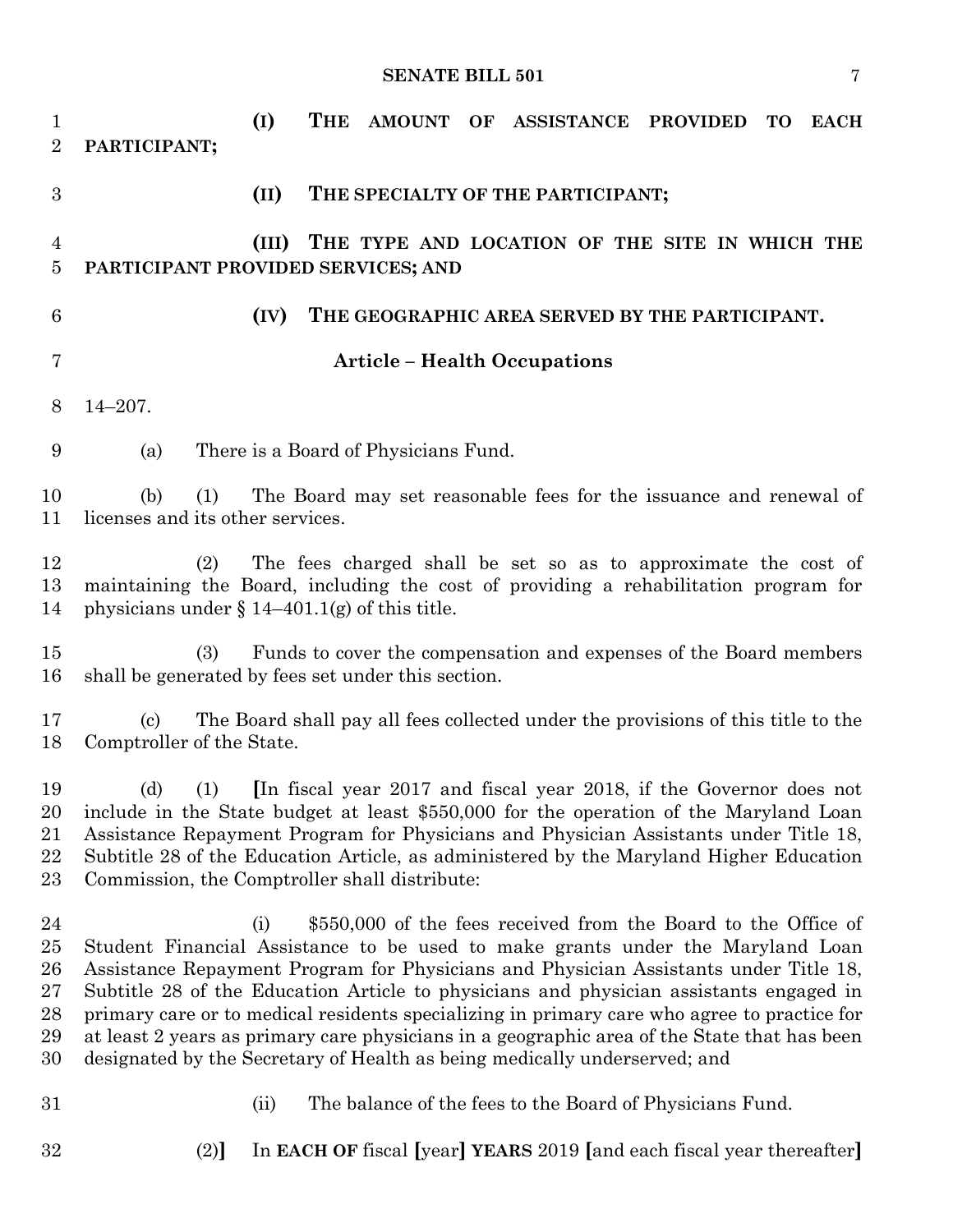**THROUGH 2021**, if the Governor does not include in the State budget at least \$400,000 for the operation of the Maryland Loan Assistance Repayment Program for Physicians and Physician Assistants under **[**Title 18, Subtitle 28 of the Education Article**] TITLE 24, SUBTITLE 17 OF THE HEALTH – GENERAL ARTICLE**, as administered by the **[**Maryland Higher Education Commission**] DEPARTMENT**, the Comptroller shall distribute:

 (i) \$400,000 of the fees received from the Board to the **[**Office of Student Financial Assistance**] DEPARTMENT** to be used to make grants under the Maryland Loan Assistance Repayment Program for Physicians and Physician Assistants under **[**Title 18, Subtitle 28 of the Education Article**] TITLE 24, SUBTITLE 17 OF THE HEALTH – GENERAL ARTICLE** to physicians and physician assistants engaged in primary care or to medical residents specializing in primary care who agree to practice for at least 2 years as primary care physicians in a geographic area of the State that has been designated by the Secretary **[**of Health**]** as being medically underserved; and

- 
- (ii) The balance of the fees to the Board of Physicians Fund.

 **(2) IN FISCAL YEAR 2022 AND EACH FISCAL YEAR THEREAFTER EACH OF FISCAL YEARS** *YEAR* **2022 AND 2023, IF THE GOVERNOR DOES NOT INCLUDE IN THE STATE BUDGET AT LEAST \$1,000,000 FOR THE OPERATION OF THE MARYLAND LOAN ASSISTANCE REPAYMENT PROGRAM FOR PHYSICIANS AND PHYSICIAN ASSISTANTS UNDER TITLE 24, SUBTITLE 17 OF THE HEALTH – GENERAL ARTICLE, AS ADMINISTERED BY THE DEPARTMENT, THE COMPTROLLER SHALL DISTRIBUTE:**

 **(I) \$1,000,000 OF THE FEES RECEIVED FROM THE BOARD TO THE DEPARTMENT TO BE USED TO MAKE GRANTS UNDER THE MARYLAND LOAN ASSISTANCE REPAYMENT PROGRAM FOR PHYSICIANS AND PHYSICIAN ASSISTANTS UNDER TITLE 24, SUBTITLE 17 OF THE HEALTH – GENERAL ARTICLE TO PHYSICIANS AND PHYSICIAN ASSISTANTS ENGAGED IN PRIMARY CARE OR TO MEDICAL RESIDENTS SPECIALIZING IN PRIMARY CARE WHO AGREE TO PRACTICE FOR AT LEAST 2 YEARS AS PRIMARY CARE PHYSICIANS IN A GEOGRAPHIC AREA OF THE STATE THAT HAS BEEN DESIGNATED BY THE SECRETARY AS BEING MEDICALLY UNDERSERVED; AND**

 **(II) THE BALANCE OF THE FEES TO THE BOARD OF PHYSICIANS FUND.**

 **(3) IN FISCAL YEAR 2024** *2023* **AND EACH FISCAL YEAR THEREAFTER, IF THE DEPARTMENT DOES NOT IMPLEMENT A PERMANENT FUNDING STRUCTURE UNDER § 24–1702(B)(1) OF THIS SUBTITLE AND THE GOVERNOR DOES NOT INCLUDE IN THE STATE BUDGET AT LEAST \$400,000 FOR THE OPERATION OF THE MARYLAND LOAN ASSISTANCE REPAYMENT PROGRAM FOR PHYSICIANS AND PHYSICIAN ASSISTANTS UNDER TITLE 24, SUBTITLE 17 OF THE HEALTH – GENERAL ARTICLE, AS ADMINISTERED BY THE DEPARTMENT, THE COMPTROLLER SHALL DISTRIBUTE:**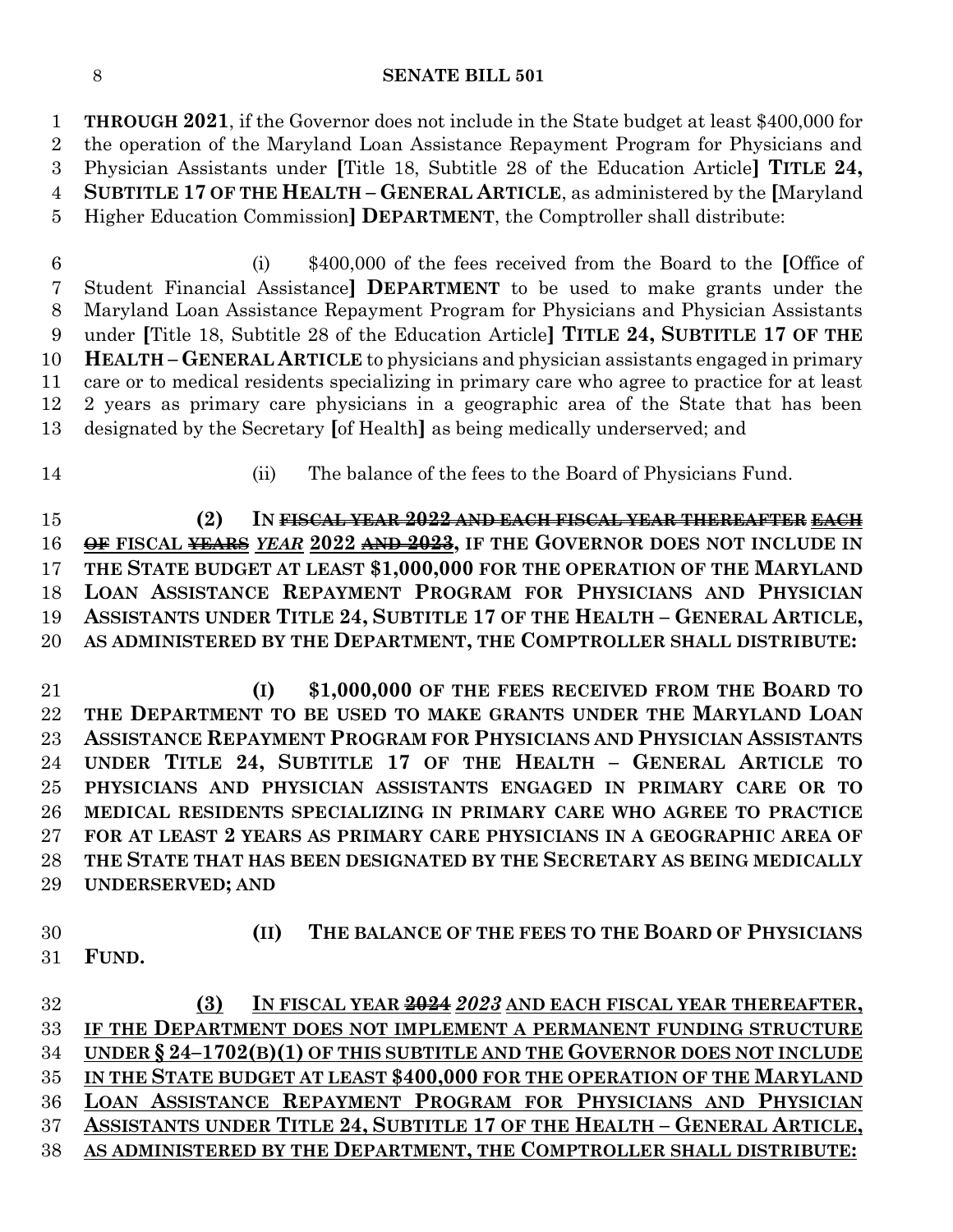**(I) \$400,000 OF THE FEES RECEIVED FROM THE BOARD TO THE DEPARTMENT TO BE USED TO MAKE GRANTS UNDER THE MARYLAND LOAN ASSISTANCE REPAYMENT PROGRAM FOR PHYSICIANS AND PHYSICIAN ASSISTANTS UNDER TITLE 24, SUBTITLE 17 OF THE HEALTH – GENERAL ARTICLE TO PHYSICIANS AND PHYSICIAN ASSISTANTS ENGAGED IN PRIMARY CARE OR TO MEDICAL RESIDENTS SPECIALIZING IN PRIMARY CARE WHO AGREE TO PRACTICE FOR AT LEAST 2 YEARS AS PRIMARY CARE PHYSICIANS IN A GEOGRAPHIC AREA OF THE STATE THAT HAS BEEN DESIGNATED BY THE SECRETARY AS BEING MEDICALLY UNDERSERVED; AND**

### **(II)** THE BALANCE OF THE FEES TO THE BOARD OF PHYSICIANS **FUND.**

 $\left(\frac{3}{2}\right)$  (4) If the Governor includes in the State budget at least the amount specified in paragraph (1) or (2) of this subsection for the operation of the Maryland Loan Assistance Repayment Program for Physicians and Physician Assistants under **[**Title 18, Subtitle 28 of the Education Article**] TITLE 24, SUBTITLE 17 OF THE HEALTH – GENERAL ARTICLE**, as administered by the **[**Maryland Higher Education Commission**] DEPARTMENT**, the Comptroller shall distribute the fees to the Board of Physicians Fund.

 (e) (1) The Fund shall be used exclusively to cover the actual documented direct and indirect costs of fulfilling the statutory and regulatory duties of the Board as provided by the provisions of this title.

 (2) (i) The Fund is a continuing, nonlapsing fund, not subject to § 7–302 of the State Finance and Procurement Article.

 (ii) Any unspent portions of the Fund may not be transferred or revert to the General Fund of the State, but shall remain in the Fund to be used for the purposes specified in this title.

 (3) Interest or other income earned on the investment of moneys in the Fund shall be paid into the Fund.

(4) No other State money may be used to support the Fund.

 (f) (1) In addition to the requirements of subsection (e) of this section, the Board shall fund the budget of the Physician Rehabilitation Program with fees set, collected, and distributed to the Fund under this title.

 (2) After review and approval by the Board of a budget submitted by the Physician Rehabilitation Program, the Board may allocate moneys from the Fund to the Physician Rehabilitation Program.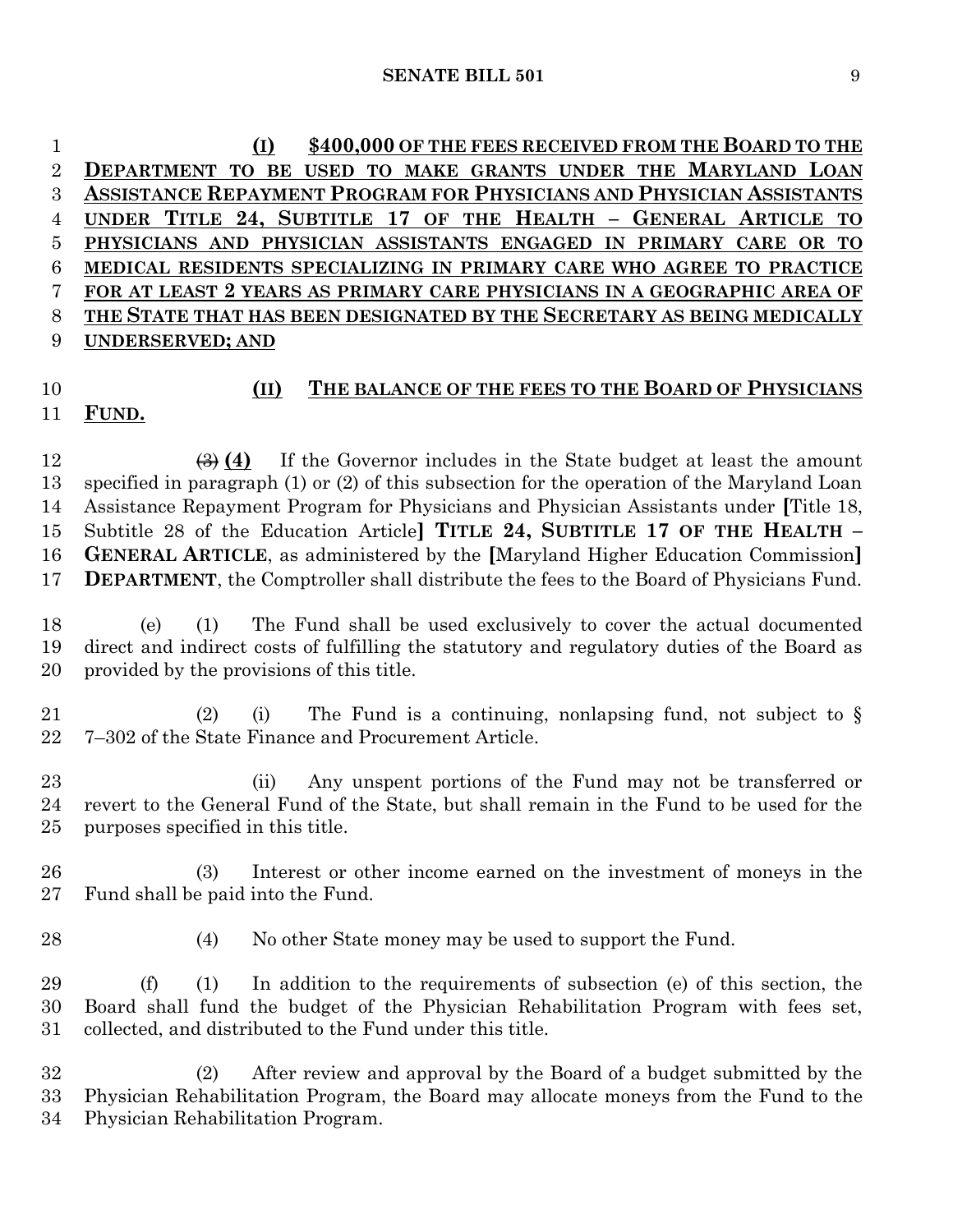(g) (1) The chair of the Board or the designee of the chair shall administer the Fund.

 (2) Moneys in the Fund may be expended only for any lawful purpose authorized by the provisions of this title.

 (h) The Legislative Auditor shall audit the accounts and transactions of the Fund as provided in § 2–1220 of the State Government Article.

### 15–206.

 (c) (1) In fiscal year 2017 and fiscal year 2018, if the Governor does not include in the State budget at least \$550,000 for the operation of the Maryland Loan Assistance Repayment Program for Physicians and Physician Assistants under **[**Title 18, Subtitle 28 of the Education Article**] TITLE 24, SUBTITLE 17 OF THE HEALTH – GENERAL ARTICLE**, as administered by the Maryland Higher Education Commission, the Comptroller shall distribute:

 (i) \$550,000 of the fees received from the Board to the Office of Student Financial Assistance to be used to make grants under the Maryland Loan Assistance Repayment Program for Physicians and Physician Assistants under **[**Title 18, Subtitle 28 of the Education Article**] TITLE 24, SUBTITLE 17 OF THE HEALTH – GENERAL ARTICLE** to physicians and physician assistants engaged in primary care or to medical residents specializing in primary care who agree to practice for at least 2 years as primary care physicians in a geographic area of the State that has been designated by the Secretary **[**of Health**]** as being medically underserved; and

- 
- (ii) The balance of the fees to the Board of Physicians Fund.

 (2) In fiscal year 2019 and each fiscal year thereafter, if the Governor does not include in the State budget at least \$400,000 for the operation of the Maryland Loan Assistance Repayment Program for Physicians and Physician Assistants under **[**Title 18, Subtitle 28 of the Education Article**] TITLE 24, SUBTITLE 17 OF THE HEALTH – GENERAL ARTICLE**, as administered by the Maryland Higher Education Commission, the Comptroller shall distribute:

- 29 (i) \$400,000 of the fees received from the Board to the Office of Student Financial Assistance to be used to make grants under the Maryland Loan Assistance Repayment Program for Physicians and Physician Assistants under **[**Title 18, Subtitle 28 of the Education Article**] TITLE 24, SUBTITLE 17 OF THE HEALTH – GENERAL ARTICLE** to physicians and physician assistants engaged in primary care or to medical residents specializing in primary care who agree to practice for at least 2 years as primary care physicians in a geographic area of the State that has been designated by the Secretary **[**of Health**]** as being medically underserved; and
- 
- (ii) The balance of the fees to the Board of Physicians Fund.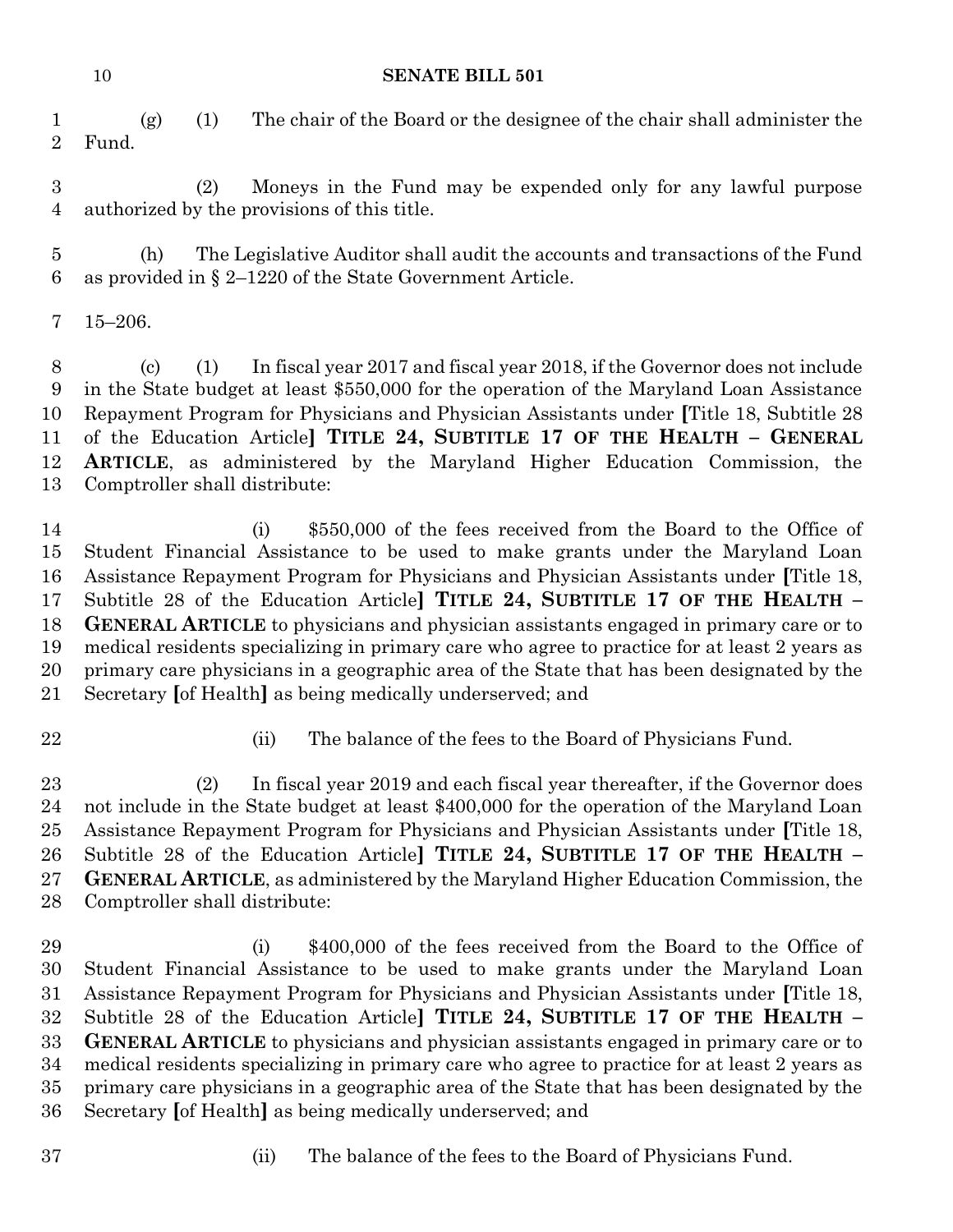(3) If the Governor includes in the State budget at least the amount specified in paragraph (1) or (2) of this subsection for the operation of the Maryland Loan Assistance Repayment Program for Physicians and Physician Assistants under **[**Title 18, Subtitle 28 of the Education Article**] TITLE 24, SUBTITLE 17 OF THE HEALTH – GENERAL ARTICLE**, as administered by the Maryland Higher Education Commission, the Comptroller shall distribute the fees to the Board of Physicians Fund.

### SECTION 3. AND BE IT FURTHER ENACTED, That:

 (a) The Maryland Department of Health shall convene a stakeholder workgroup to examine how the State can implement a program within or in addition to the Maryland Loan Assistance Repayment Program for Physicians and Physician Assistants to further incentivize medical students to practice in health professional shortage areas and medically underserved areas in the State.

(b) The workgroup shall consist of the following members:

| 14<br>15     | Chair's designee; | (1) | the Chair of the Health Services Cost Review Commission, or the        |
|--------------|-------------------|-----|------------------------------------------------------------------------|
| 16           |                   | (2) | the Chair of the Health Care Commission, or the Chair's designee;      |
| 17<br>18     | designee;         | (3) | the President of the Maryland Hospital Association, or the President's |
| 19<br>20     | Dean's designee;  | (4) | the Dean of the University of Maryland School of Medicine, or the      |
| 21<br>22     | designee;         | (5) | the Dean of the Johns Hopkins School of Medicine, or the Dean's        |
| 23           |                   | (6) | the President of MedChi, or the President's designee;                  |
| 24           |                   | (7) | <u>one representative of the Office of Primary Care</u> ;              |
| 25           |                   | (8) | <u>one representative of the State Board of Physicians;</u>            |
| 26<br>$27\,$ | and               | (9) | one representative of the Maryland Academy of Physician Assistants;    |

(10) any other members as determined by the Secretary of Health.

 (c) The workgroup shall consult with the Department of Legislative Services when developing its recommendations.